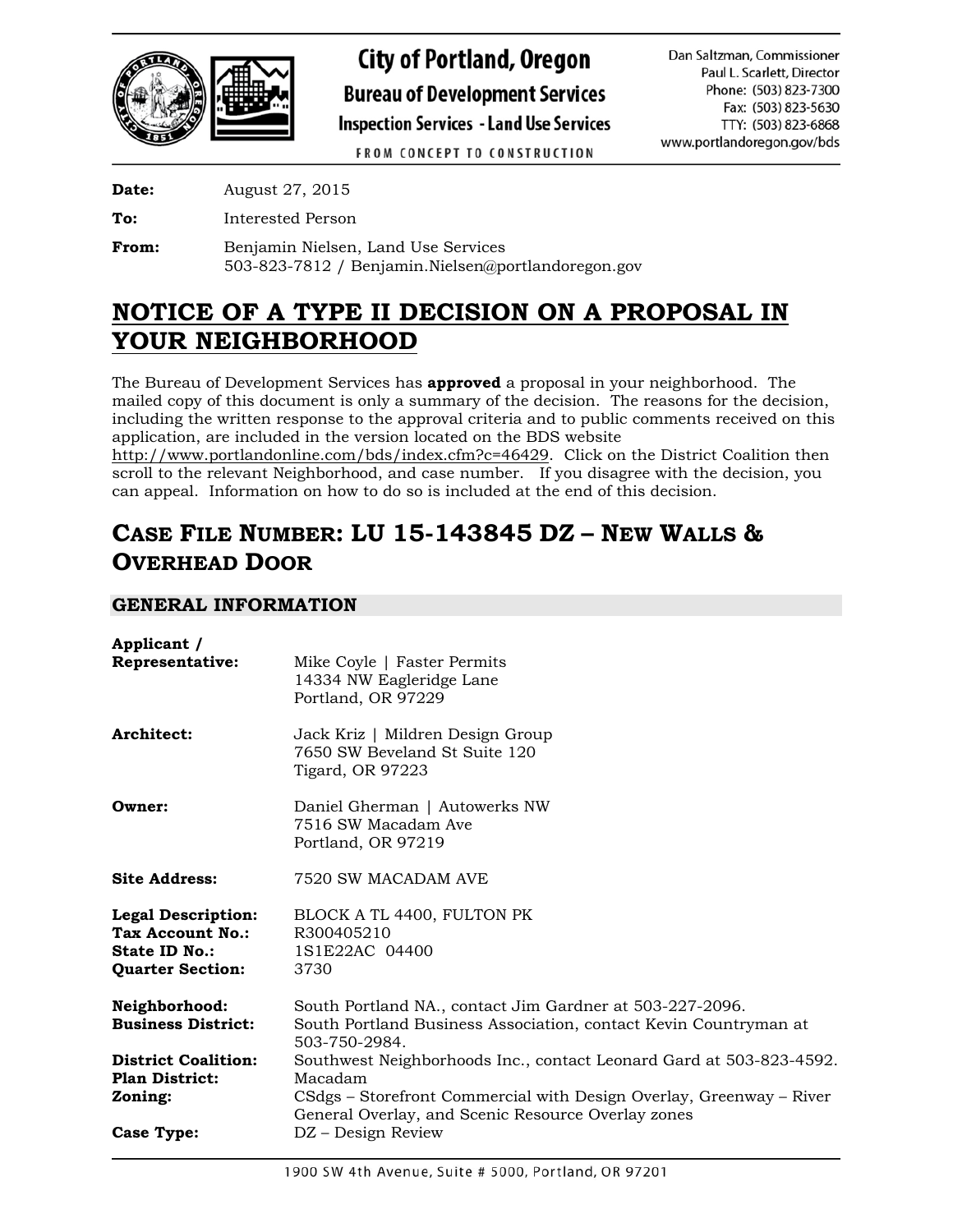**Procedure:** Type II – an administrative decision with appeal to the Design Commission.

#### **Proposal:**

The applicant requests a design review to approve the addition of new walls and an overhead door to an existing roofed area in the Macadam Plan District. The existing roofed area has an existing wall at the east and north sides. The proposed walls are at the west and south sides. The proposed overhead door is in the new west wall.

The proposed walls and overhead door have already been installed without a review or permit and are in violation, and this design review will serve to evaluate the design of these existing alterations.

Design review is required for exterior alterations in the Macadam Plan District. A greenway review is not required since this proposal is valued at less than \$25,000.

#### **Relevant Approval Criteria:**

In order to be approved, this proposal must comply with the approval criteria of Title 33. The relevant criteria are:

33.825 Design Reviews Macadam Corridor Design Guidelines

#### **ANALYSIS**

**Site and Vicinity:** The subject site is located near the south end of the Macadam Plan district on the east side of SW Macadam Avenue *[Major City Traffic Street, Regional Corridor, Major Transit Priority Street, City Walkway, Local Service Bikeway, Main Truck Street, Major Emergency Response Street]* and the south side of SW Logan Court *[Local Service Walkway, Local Service Bikeway, Minor Emergency Response Street],* an unpaved gravel stub of right-of-way which essentially blends in with the parking lots to the north and a paved parking lot to the south at the north side of the subject building.

The existing buildings on the subject site is a complex of one- and two-story warehouses which are connected together and appear to have been added on to over time. They are clad in a variety of wood material, including lap siding, board and batten siding, and T1-11 siding. All are painted a light gray color with white accents on doors, trim, and windows. A glass and metal canopy is suspended from the north end of the building by three red steel structural poles. A tall, solid, white vinyl fence encloses the gravel parking area on the north side of the building.

Adjacent development to the north is largely comprised of similar low-lying warehouse buildings, most of which are one-story in height. These are occupied by a variety of retail, service, and light-industrial uses. A small residential pocket lies to the northeast across the railroad tracks and is clustered along SW Miles Place. The Willamette Greenway Trail runs through this small neighborhood and continues south past the subject site on the east side of the railroad tracks. Immediately south of the site is the recently remodeled Freeman Motor showroom which lies in another one-story warehouse building. It has been partially re-clad in heavy wood timber and wood slats as well as new street-facing storefront glazing. Across SW Macadam Avenue is an open space and a hill which leads up to Riverside Cemetery to the southwest.

**Zoning:** The Storefront Commercial (CS) zone is intended to preserve and enhance older commercial areas that have a storefront character. The zone intends that new development in these areas will be compatible with this desired character. The zone allows a full range of retail, service and business uses with a local and regional market area. Industrial uses are allowed but are limited in size to avoid adverse effects different in kind or amount than commercial uses and to ensure that they do not dominate the character of the commercial area. The desired character includes areas which are predominately built-up, with buildings close to and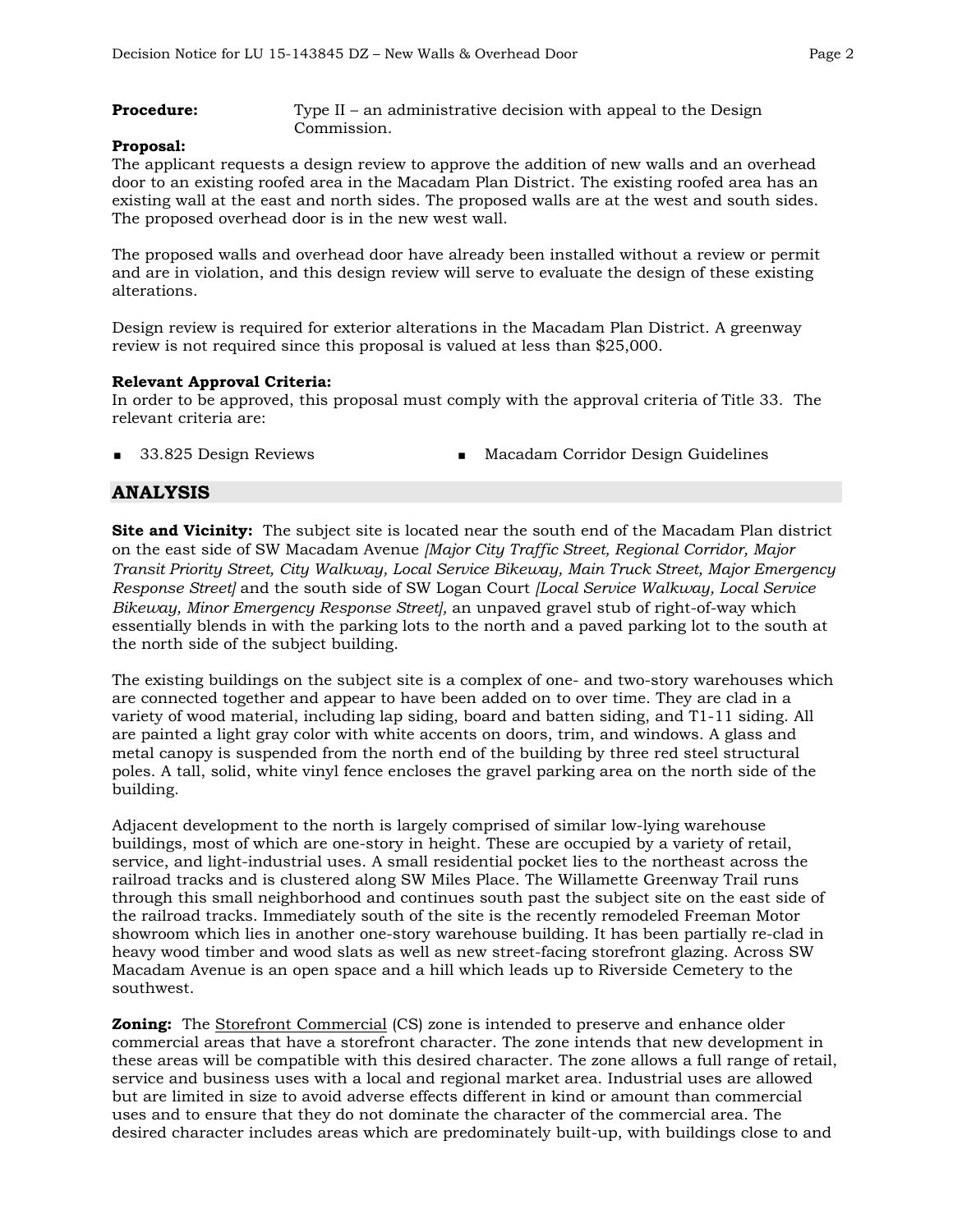oriented towards the sidewalk especially at corners. Development is intended to be pedestrianoriented and buildings with a storefront character are encouraged.

The "d" overlay promotes the conservation and enhancement of areas of the City with special historic, architectural or cultural value. New development and exterior modifications to existing development are subject to design review. This is achieved through the creation of design districts and applying the Design Overlay Zone as part of community planning projects, development of design guidelines for each district, and by requiring design review. In addition, design review ensures that certain types of infill development will be compatible with the neighborhood and enhance the area.

The Greenway Overlay Zones, designated as "g", "i", "n", "q" or "r" are intended to protect, conserve, enhance, and maintain the natural, scenic, historical, economic, and recreational qualities of lands along Portland's rivers; establish criteria, standards, and procedures for the development of land, change of uses, and the intensification of uses within the greenway; increase public access to and along the Willamette River for the purpose of increasing recreational opportunities, providing emergency vehicle access, assisting in flood protection and control, providing connections to other transportation systems, and helping to create a pleasant, aesthetically pleasing urban environment; implement the City's Willamette Greenway responsibilities as required by ORS 390.310 to 390.368; and implement the water quality performance standards of Metro's Title 3.

 The River General "g" allows for uses and development which are consistent with the base zoning, which allow for public use and enjoyment of the waterfront, and which enhance the river's natural and scenic qualities.

The Scenic Resource Zone "s" overlay is intended to protect Portland's significant scenic resources as identified in the Scenic Resources Protection Plan; enhance the appearance of Portland to make it a better place to live and work; create attractive entrance ways to Portland and its districts; improve Portland's economic vitality by enhancing the City's attractiveness to its citizens and to visitors; and implement the scenic resource policies and objectives of Portland's Comprehensive Plan. The purposes of the Scenic Recourse zone are achieved by establishing height limits within view corridors to protect significant views and by establishing additional landscaping and screening standards to preserve and enhance identified scenic resources.

The Macadam Plan District implements the Macadam Corridor Study. The plan district contains a set of regulations designed to preserve and promote the unique character of the Macadam area. In addition to special development standards for the district, the regulations restrict auto-oriented uses and development, limit signs, allow for future light rail, and provide view corridors to the Willamette River.

**Land Use History:** City records indicate the following prior land use reviews for this site:

- LU 85-004474 (Ref. # DZ 182-85): Design review approval of a request to relocate an auto-body shop into an existing warehouse building.
- LU 85-005469 (Ref. # GP 018-85): Approval to remodel an existing warehouse building to the Autowerk Northwest Body and Paint Shop, warehouse, and office space, including improvement of the associated parking area and the condition of approval that all exterior facades be painted with a consistent color scheme, specifically the partially existing chocolate brown and white trim.
- LU 86-00470 (Ref. # GP 018-86): Approval of remodel with exteriors painted with consistent color scheme with staff approval.
- LU 92-009473 DZ (Ref. # LUR 92-00354): Approval for the installation of an illuminated awning on the corner of the building.
- LU 96-013072 GW DZ (Ref. # LUR 96-00185): Approval of a greenway and design review to add a new canopy and wall cladding at the lower entrance to the building with the condition that the awning paint color match the building color.
- U 99-016501 GW DZ (Ref. # LUR 99-00096): Approval to add a 4' wide x 77' long extension to the north wall of the existing auto body shop in the greenway zone and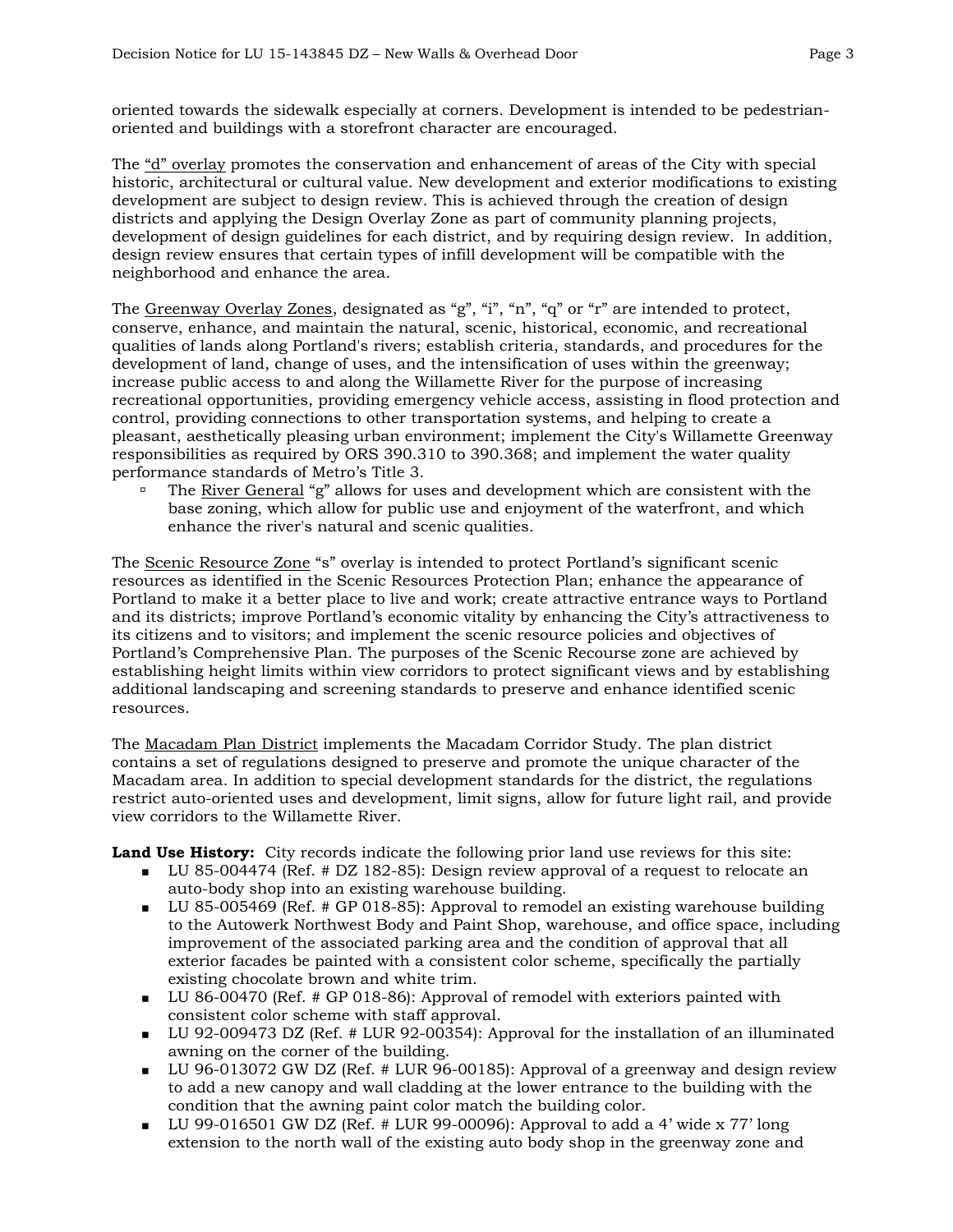Willamette greenway design area as well as new metal cladding, a solid vinyl fence painted medium gray or black.

- EA 12-195775 APPT: Optional early assistance appointment to discuss improvements to the existing building, specifically requesting information about the Macadam Corridor Design Guidelines.
- VI 12-207881: Complaint against Autowerks NW enclosing an area in the back to make an enclosed shop without a permit.

**Agency Review:** A "Notice of Proposal in Your Neighborhood" was mailed **July 10, 2015**. The following Bureaus have responded with no issues or concerns:

- Bureau of Transportation Engineering
- Bureau of Parks-Forestry Division
- The Site Development Section of BDS

The Bureau of Environmental Services responded with comments stating that it appears the Stormwater Management Manual requirements will not be triggered. Please see Exhibit E-1 for additional details.

The Water Bureau responded with the comments about available water service to the site. Please see Exhibit E-2 for additional details.

The Fire Bureau responded with the comments about meeting fire code. Please see Exhibit E-3 for additional details.

The Life Safety Section of BDS responded with the preliminary life safety comments. Please see Exhibit E-4 for additional details.

**Neighborhood Review:** A Notice of Proposal in Your Neighborhood was mailed on July 10, 2015. No written responses have been received from either the Neighborhood Association or notified property owners in response to the proposal.

# **ZONING CODE APPROVAL CRITERIA**

# **DESIGN REVIEW (33.825)**

#### **33.825.010 Purpose**

Design Review ensures:

- That development conserves and enhances the recognized special design values of a site or area;
- The conservation, enhancement, and continued vitality of the identified scenic, architectural, and cultural values of each design district;
- That certain types of infill development will be compatible with the neighborhood and enhance the area; and
- High design quality of public and private projects.

#### **33.825.055 Design Review Approval Criteria**

A design review application will be approved if the review body finds the applicant to have shown that the proposal complies with the design guidelines for the area.

It is important to emphasize that design review goes beyond minimal design standards and is viewed as an opportunity for applicants to propose new and innovative designs. The design guidelines are not intended to be inflexible requirements. Their mission is to aid project designers in understanding the principal expectations of the city concerning urban design.

The review body conducting design review may waive individual guidelines for specific projects should they find that one or more fundamental design guidelines is not applicable to the circumstances of the particular project being reviewed.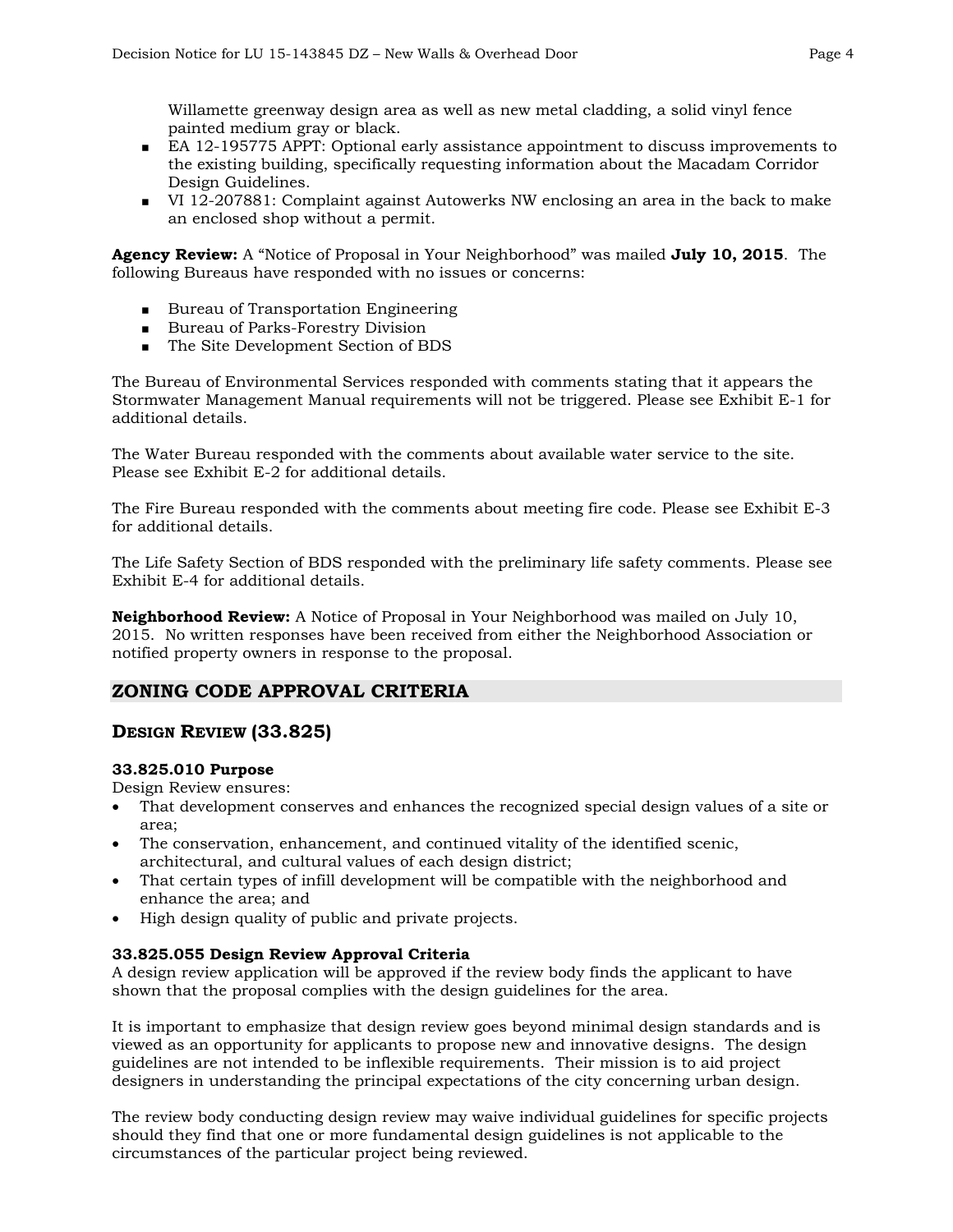#### **Macadam Corridor Design Goals and Guidelines**

The following goals are specific to the Macadam Corridor Design Zone.

- Create and improve connections, both physical and visual, between the river, Greenway Trail, Willamette Park and the residential community west of Macadam.
- Encourage opportunities for public use and enjoyment of the waterfront.
- Promote a quality of development in this scenic entry corridor to the Downtown that complements Macadam's landscape treatment.
- Require excellence in design for projects within the Corridor, particularly by assuring that new development contributes to the formation of a rich and diverse mixture of uses and styles in scale with each other.
- Add to the scenic qualities of the river and the Greenway Trail.
- Promote compatibility of new development with the river, surrounding uses, and the neighborhood.

*Staff has considered all guidelines and has addressed only those guidelines considered applicable to this project.*

#### **Macadam Corridor Design Guidelines**

**1. Visual Connections.** Create public views to the river, Greenway Trail and Willamette Park from Macadam Avenue and other public parks and rights-of-way west of Macadam as well as views from the river and the Greenway to the west.

- Promote physical and visual contact between the river and the area west of Macadam Avenue.
- Orient buildings, which front Macadam Avenue to preserve views of the river, Willamette Park and the Greenway.
- Integrate the east and west sides of Macadam Avenue by creating views of the river which align with streets on the east side of Macadam.
- Take particular advantage of opportunities to create and protect views, which align with Southwest Texas, Florida, Pendleton, Idaho, Nebraska, Dakota and Hamilton Streets.
- Rooftops of buildings should be carefully designed to enhance views.
- Plant on-site trees, which will grow to a sufficient height to soften new development and screen parking areas while selecting species and planting locations, which enhance view corridors to the river.

**3. The Water's Edge.** Enhance the scenic qualities of the river and sites that about the riverbank to contribute to an attractive and enjoyable Greenway Trail.

- Identify natural areas of the Willamette riverbank and preserve the natural qualities of these areas.
- Screen parking, loading and vehicular movement areas from the Greenway with rich landscape plantings.
- Locate buildings to protect access to sunlight on the Greenway Trail.

**Findings for 1 & 3:** The proposed alterations fully enclose a roofed area, covered by a shed roof which slopes up towards Macadam Avenue, already has a wall along its eastern edge, facing the rail line and the river. The roofed area, itself, is already fairly low-lying—only around 16'-0" high at its peak, and the building is located near the lowest point on the site, well below the grade of Macadam Avenue. Since no new building footprint is proposed, no additional building wall will extend to further block river views, the existing roof won't increase further in height, and since the new wall enclosure will actively help to screen activities which were occurring inside the roofed area, the existing visual connections to the river and Greenway Trail will be maintained.

The retention of the existing roof and east and north walls will also allow this portion of the building to continue screening portions of the parking area from the Greenway. The slope of the roof extends down from west to east, mirroring the slope of the site and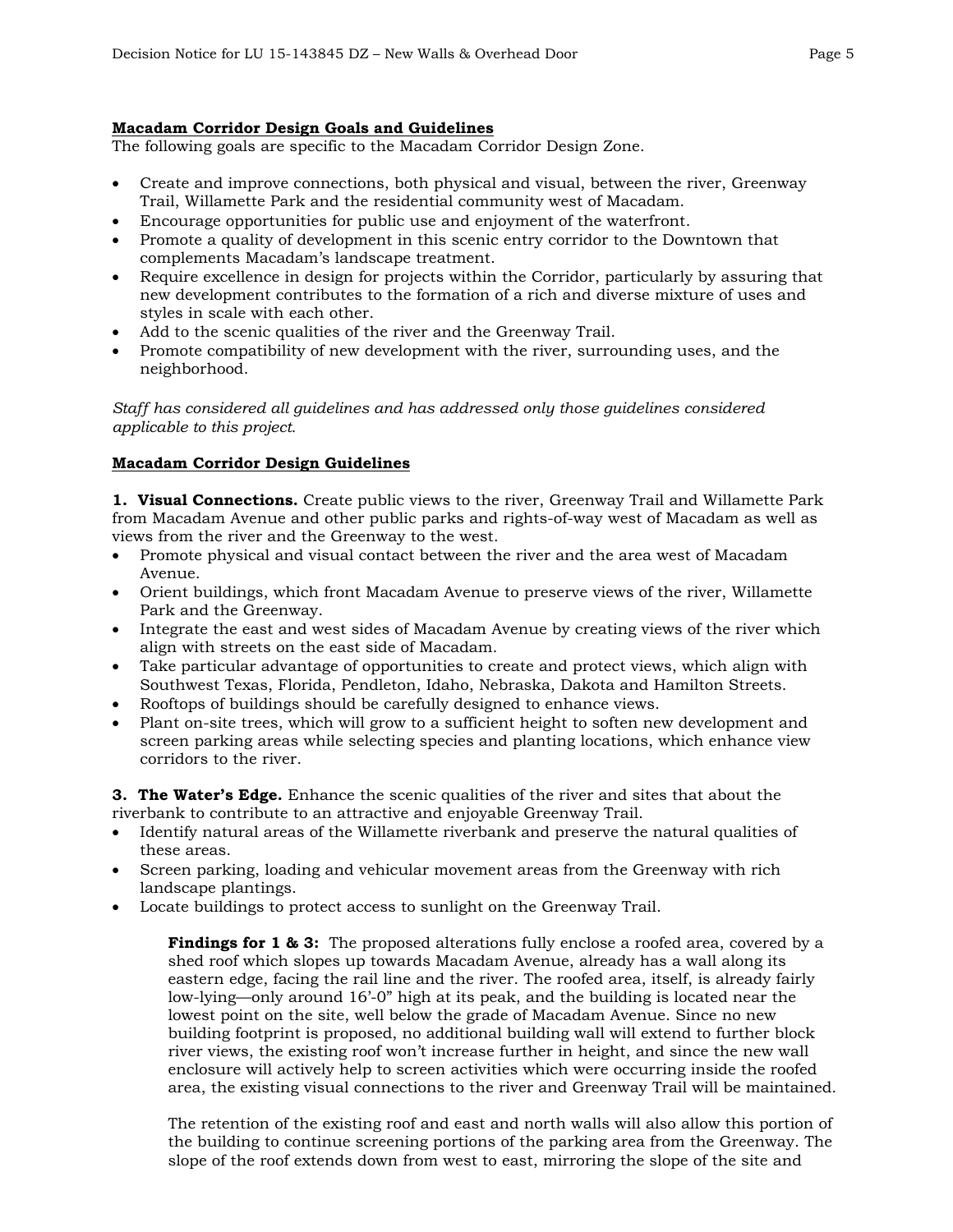allowing for more western light to reach the Greenway. Also, since the existing building is already butting up against the rail alignment, there is little room for additional landscape screening.

*Therefore, these guidelines are met.*

**5. Sub-Area Context.** Enhance a site's character through designs that are compatible with features of their surroundings and contribute to the development of an attractive character in the vicinity of the project site. Pay particular attention to cases where the adjacent use is different from that which a project will house.

- Locate buildings to avoid excessive shadow on public open spaces, especially Willamette Park and the Greenway Trail.
- Isolated or independent buildings and open spaces should provide design solutions of merit, which consciously set a precedent for neighboring future developments.
- Buildings and open spaces should establish complementary relationships in terms of color, texture, scale of architectural elements, and proportions with neighboring developments.
- Provide sensitive transitions between new development and adjacent residential areas.

**Findings:** The proposed new walls enclose a portion of the building which was previously open to the west and will not add to the existing roof. Thus, now new shadows will be cast onto public spaces or the Greenway Trail.

The proposed new walls and garage door will utilize materials similar to those already in use on the existing portions of the building. The walls will be clad with T1-11 siding, which matches the existing siding present on other portions of the existing building, including the existing roof fascia above, and it will be painted to match the existing building. The new overhead door is a coiling steel door and colored white to be compatible with the light colors of the existing building facades and the new walls.

Other uses in the immediate vicinity are of a retail or light-industrial nature, and housed in similarly-styled warehouse-type buildings. The residences of SW Miles Place are located across the rail alignment and buffered by existing landscaping.

*Therefore, this guideline is met.*

**8. Future Light Rail Transit.** Preserve the potential for a two-direction, light rail facility within the Macadam Corridor Design Zone as illustrated. Until the LRT facility is constructed, the required setback area may be used for parking and landscaping requirements.

**Findings:** The existing roofed area, which was enclosed by walls on the east and north sides in its pre-review configuration, and is proposed to be further enclosed by walls on the west and south sides, extends into the light rail alignment and rail right-of-way. However, the applicants have an encroachment license agreement valid through 2033, with the possibility to further extend the license, to build within this right-of-way and alignment. Since the license may terminate, the light rail alignment is effectively preserved, and if required, this portion of the building could be demolished at the end of the license term.

*Therefore, this guideline is met.*

# **DEVELOPMENT STANDARDS**

Unless specifically required in the approval criteria listed above, this proposal does not have to meet the development standards in order to be approved during this review process. The plans submitted for a building or zoning permit must demonstrate that all development standards of Title 33 can be met, or have received an Adjustment or Modification via a land use review prior to the approval of a building or zoning permit.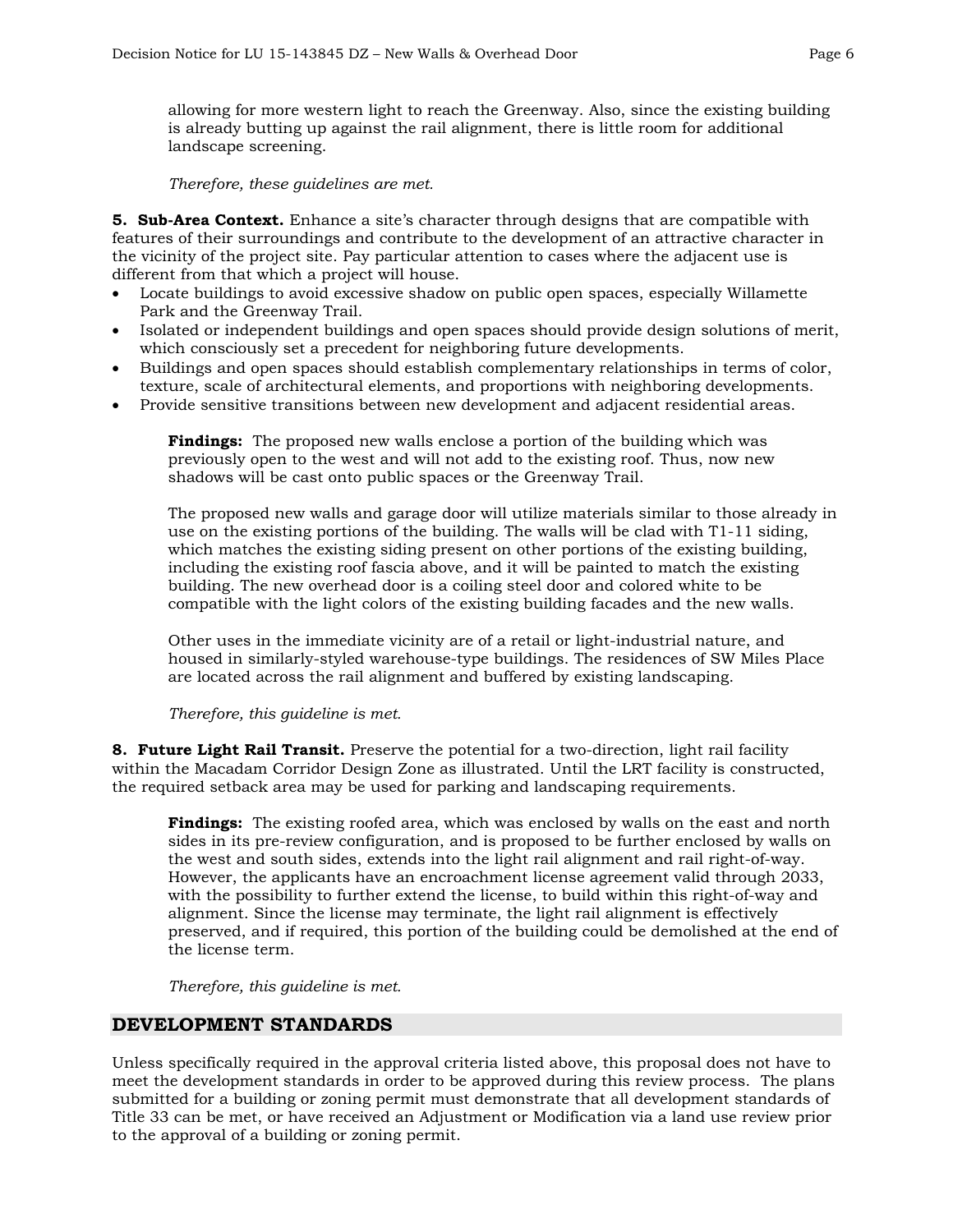# **CONCLUSIONS**

The proposed exterior alterations in the Macadam Plan District, which includes the addition of two new walls underneath an existing roof enclosure, clad with the same siding used elsewhere on the building, and the addition of a new steel coiling door, meet the applicable guidelines by retaining the low-lying nature of the portion of the building, screening interior uses from the Greenway beyond, and reflecting the overall character of this portion of the plan district.

The design review process exists to promote the conservation, enhancement, and continued vitality of areas of the City with special scenic, architectural, or cultural value. The proposal meets the applicable design guidelines and therefore warrants approval**.**

### **ADMINISTRATIVE DECISION**

Approval of the proposed exterior alterations in the Macadam Plan District, including:

- New walls, clad in T1-11 siding and painted to match the existing building and located on the west and south sides of the existing roofed area;
- A new coiling steel overhead door that is white in color; and,
- Per the approved site plans, Exhibits C-1 through C-4, signed and dated  $08/21/2015$ , subject to the following conditions:
- A. As part of the building permit application submittal, each of the 4 required site plans and any additional drawings must reflect the information and design approved by this land use review as indicated in Exhibits C-1 through C-4. The sheets on which this information appears must be labeled, "Proposal and design as approved in Case File # LU 15-143845 DZ. No field changes allowed."

#### **Staff Planner: Benjamin Nielsen**

Decision rendered by: **Way Protect Contract Contract Contract Contract Contract Contract Contract Contract Contract Contract Contract Contract Contract Contract Contract Contract Contract Contract Contract Contract Contrac** 

By authority of th $\boldsymbol{\theta}$ Director of the Bureau of Development Services

#### **Decision mailed: August 27, 2015**

**About this Decision.** This land use decision is **not a permit** for development. Permits may be required prior to any work. Contact the Development Services Center at 503-823-7310 for information about permits.

**Procedural Information.** The application for this land use review was submitted on April 2, 2015, and was determined to be complete on **July 2, 2015**.

*Zoning Code Section 33.700.080* states that Land Use Review applications are reviewed under the regulations in effect at the time the application was submitted, provided that the application is complete at the time of submittal, or complete within 180 days. Therefore this application was reviewed against the Zoning Code in effect on April 2, 2015.

*ORS 227.178* states the City must issue a final decision on Land Use Review applications within 120-days of the application being deemed complete. The 120-day review period may be waived or extended at the request of the applicant. In this case, the applicant did not waive or extend the 120-day review period. Unless further extended by the applicant, **the 120 days will expire on: October 30, 2015.**

#### **Some of the information contained in this report was provided by the applicant.**

As required by Section 33.800.060 of the Portland Zoning Code, the burden of proof is on the applicant to show that the approval criteria are met. The Bureau of Development Services has independently reviewed the information submitted by the applicant and has included this information only where the Bureau of Development Services has determined the information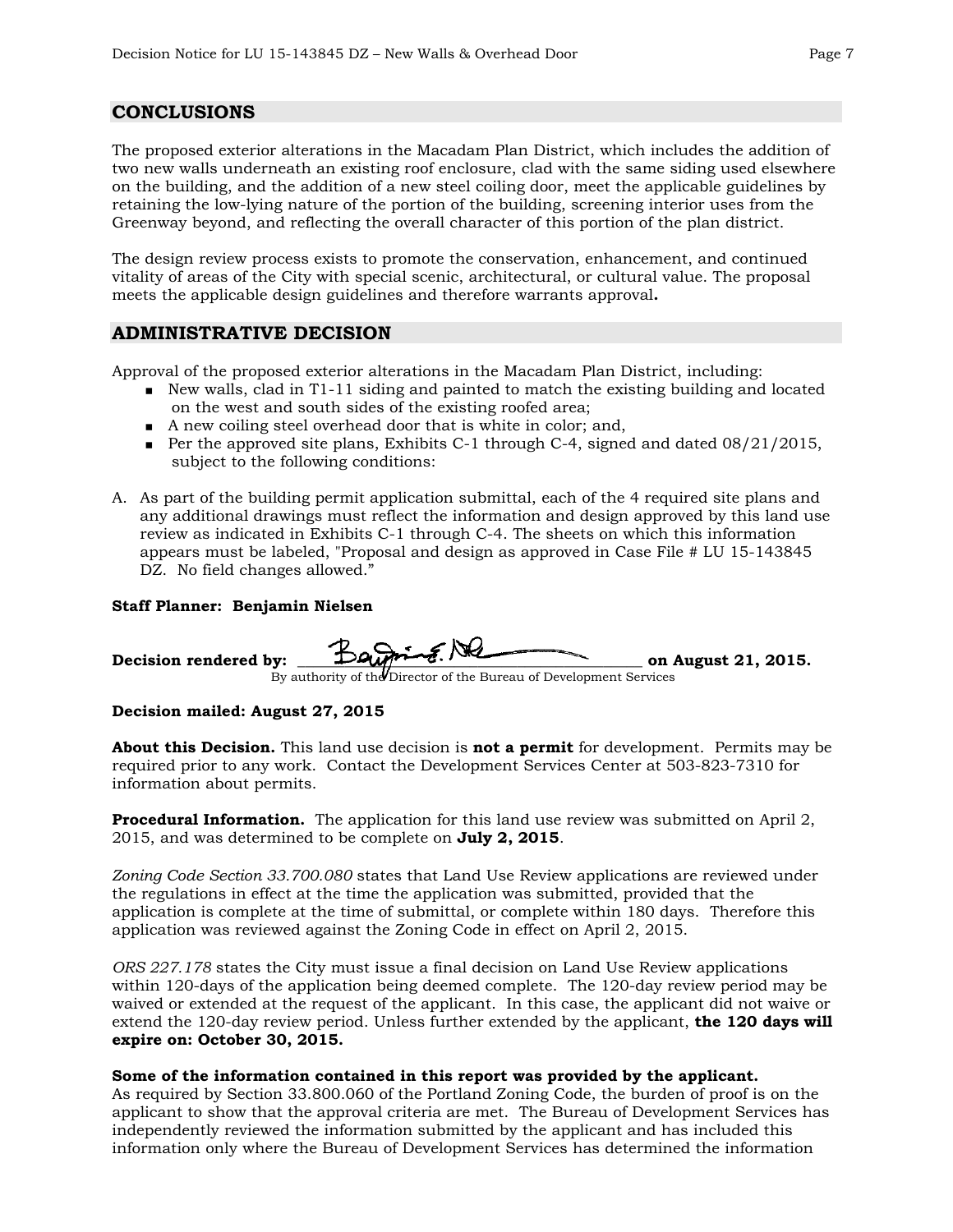satisfactorily demonstrates compliance with the applicable approval criteria. This report is the decision of the Bureau of Development Services with input from other City and public agencies.

**Conditions of Approval.** If approved, this project may be subject to a number of specific conditions, listed above. Compliance with the applicable conditions of approval must be documented in all related permit applications. Plans and drawings submitted during the permitting process must illustrate how applicable conditions of approval are met. Any project elements that are specifically required by conditions of approval must be shown on the plans, and labeled as such.

These conditions of approval run with the land, unless modified by future land use reviews. As used in the conditions, the term "applicant" includes the applicant for this land use review, any person undertaking development pursuant to this land use review, the proprietor of the use or development approved by this land use review, and the current owner and future owners of the property subject to this land use review.

**Appealing this decision.** This decision may be appealed to the Design Commission, which will hold a public hearing. Appeals must be filed **by 4:30 PM on September 10, 2015** at 1900 SW Fourth Ave. Appeals can be filed at the Development Services Center Monday through Wednesday and Fridays between 8:00 am to 3:00 pm and on Thursdays between 8:00 am to 12:00 pm. After 3:00 pm Monday through Wednesday and Fridays, and after 12:00 pm on Thursdays, appeals must be submitted at the reception desk on the 5th floor. **An appeal fee of \$250 will be charged**. The appeal fee will be refunded if the appellant prevails. There is no fee for ONI recognized organizations appealing a land use decision for property within the organization's boundaries. The vote to appeal must be in accordance with the organization's bylaws. Assistance in filing the appeal and information on fee waivers is available from BDS in the Development Services Center. Please see the appeal form for additional information.

The file and all evidence on this case are available for your review by appointment only. Please call the Request Line at our office, 1900 SW Fourth Avenue, Suite 5000, phone 503-823-7617, to schedule an appointment. I can provide some information over the phone. Copies of all information in the file can be obtained for a fee equal to the cost of services. Additional information about the City of Portland, city bureaus, and a digital copy of the Portland Zoning Code is available on the internet at [www.portlandonline.com.](http://www.ci.portland.or.us/)

**Attending the hearing.** If this decision is appealed, a hearing will be scheduled, and you will be notified of the date and time of the hearing. The decision of the Design Commission is final; any further appeal must be made to the Oregon Land Use Board of Appeals (LUBA) within 21 days of the date of mailing the decision, pursuant to ORS 197.620 and 197.830. Contact LUBA at 775 Summer St NE, Suite 330, Salem, Oregon 97301-1283, or phone 1-503-373-1265 for further information.

Failure to raise an issue by the close of the record at or following the final hearing on this case, in person or by letter, may preclude an appeal to the Land Use Board of Appeals (LUBA) on that issue. Also, if you do not raise an issue with enough specificity to give the Design Commission an opportunity to respond to it, that also may preclude an appeal to LUBA on that issue.

#### **Recording the final decision.**

If this Land Use Review is approved the final decision must be recorded with the Multnomah County Recorder. A few days prior to the last day to appeal, the City will mail instructions to the applicant for recording the documents associated with their final land use decision.

- *Unless appealed,* The final decision may be recorded on or after **September 11, 2015 – (the day following the last day to appeal).**
- A building or zoning permit will be issued only after the final decision is recorded.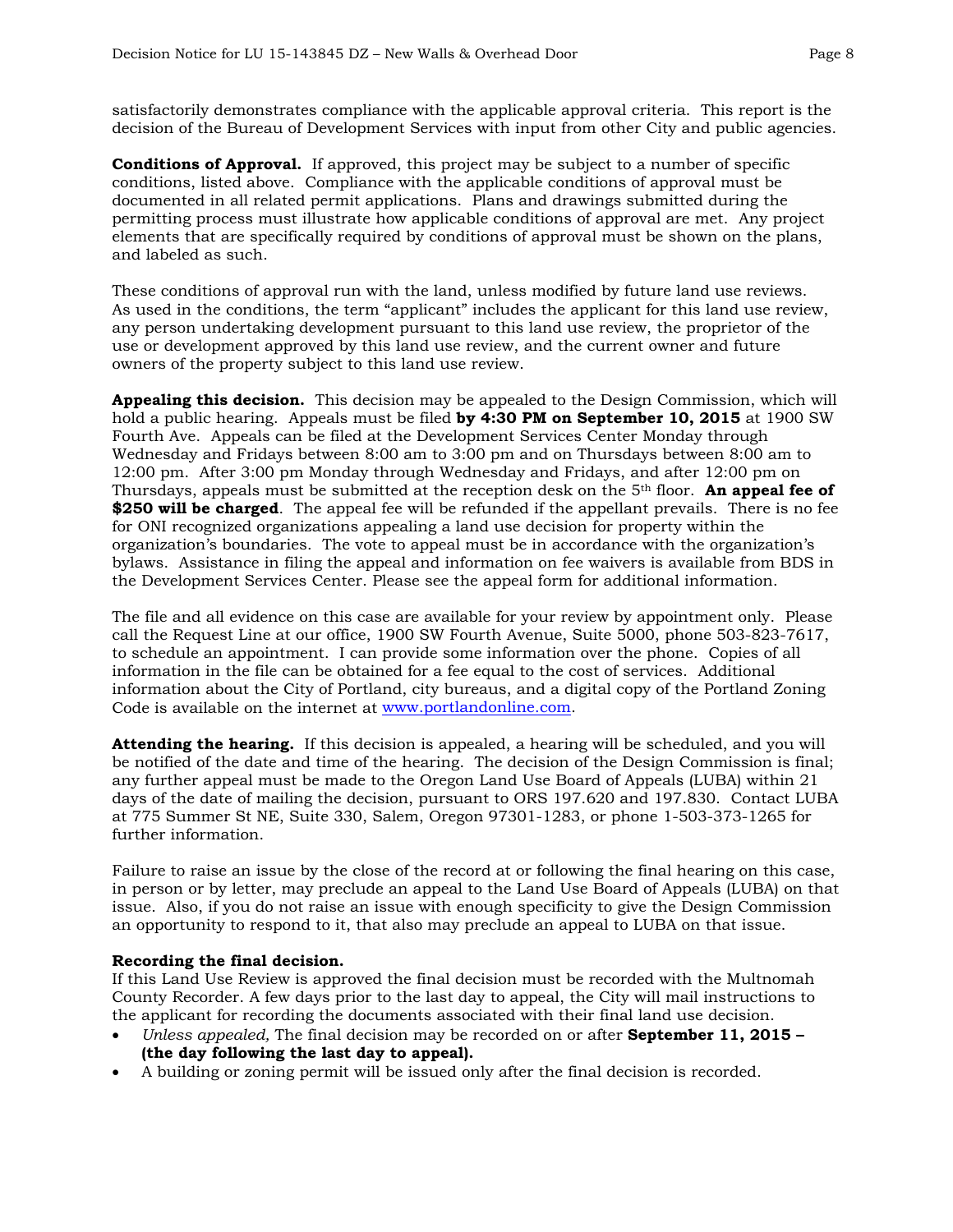The applicant, builder, or a representative may record the final decision as follows:

- By Mail: Send the two recording sheets (sent in separate mailing) and the final Land Use Review decision with a check made payable to the Multnomah County Recorder to: Multnomah County Recorder, P.O. Box 5007, Portland OR 97208. The recording fee is identified on the recording sheet. Please include a self-addressed, stamped envelope.
- In Person: Bring the two recording sheets (sent in separate mailing) and the final Land Use Review decision with a check made payable to the Multnomah County Recorder to the County Recorder's office located at 501 SE Hawthorne Boulevard, #158, Portland OR 97214. The recording fee is identified on the recording sheet.

For further information on recording, please call the County Recorder at 503-988-3034 For further information on your recording documents please call the Bureau of Development Services Land Use Services Division at 503-823-0625.

**Expiration of this approval.** An approval expires three years from the date the final decision is rendered unless a building permit has been issued, or the approved activity has begun.

Where a site has received approval for multiple developments, and a building permit is not issued for all of the approved development within three years of the date of the final decision, a new land use review will be required before a permit will be issued for the remaining development, subject to the Zoning Code in effect at that time.

**Applying for your permits.** A building permit, occupancy permit, or development permit may be required before carrying out an approved project. At the time they apply for a permit, permittees must demonstrate compliance with:

- All conditions imposed herein;
- All applicable development standards, unless specifically exempted as part of this land use review;
- All requirements of the building code; and
- All provisions of the Municipal Code of the City of Portland, and all other applicable ordinances, provisions and regulations of the City.

#### **EXHIBITS**

#### NOT ATTACHED UNLESS INDICATED

- A. Applicant's Statement
- B. Zoning Map (attached)
- C. Plans/Drawings:
	- 1. Site Plan (attached)
	- 2. Floor Plans & Elevations (attached)
	- 3. Details
	- 4. Trimet Encroachment License Agreement
- D. Notification information:
	- 1. Mailing list
	- 2. Mailed notice
- E. Agency Responses:
- 1. Bureau of Environmental Services
- 2. Water Bureau
- 3. Fire Bureau
- 4. Life Safety Section of BDS
- F. Correspondence: No written responses were received.
	- G. Other:
		- 1. Original LU Application
		- 2. Incomplete Application Letter
		- 3. Completeness Review Response Letter

**The Bureau of Development Services is committed to providing equal access to information and hearings. Please notify us no less than five business days prior to the event if you need special accommodations. Call 503-823-7300 (TTY 503-823-6868).**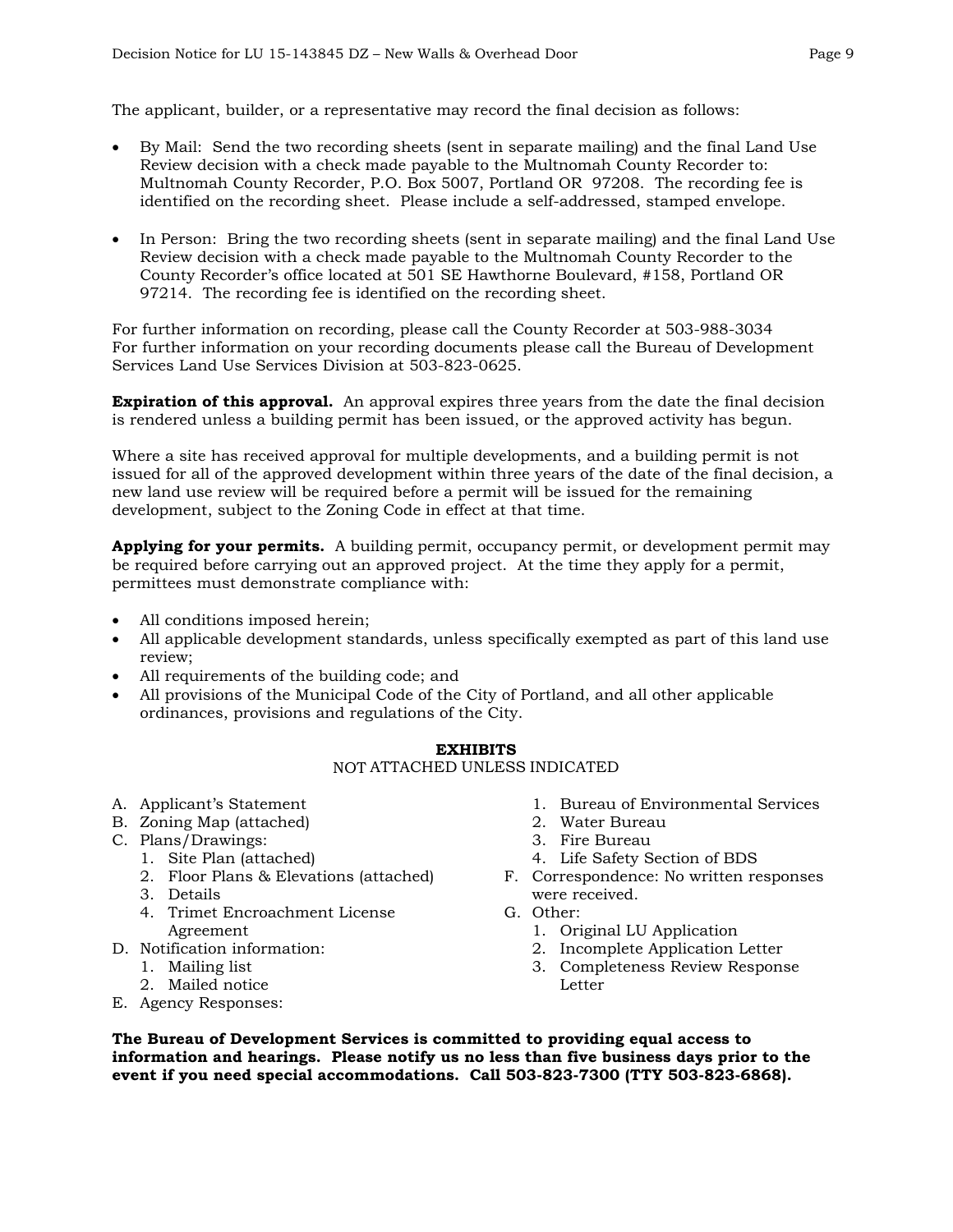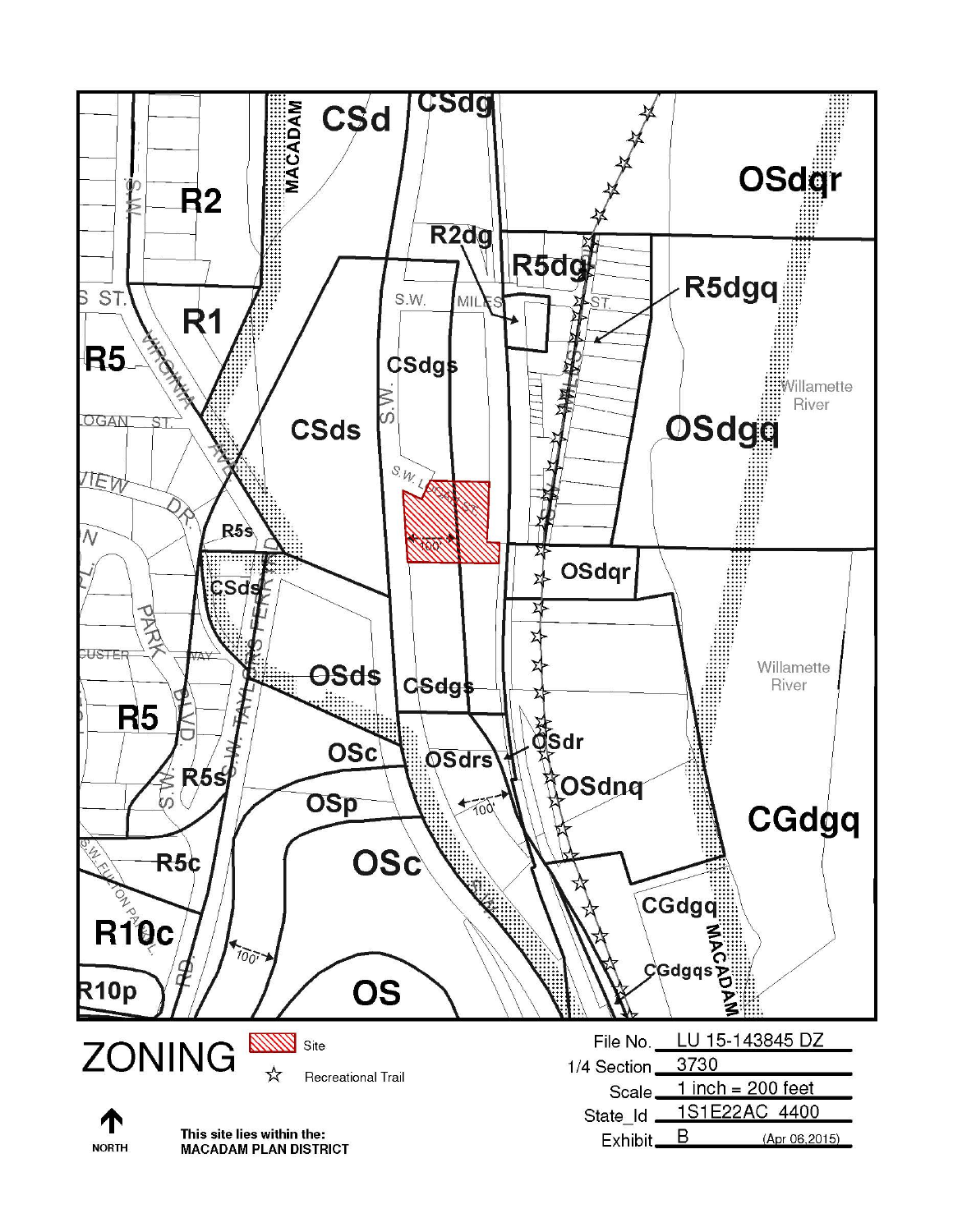